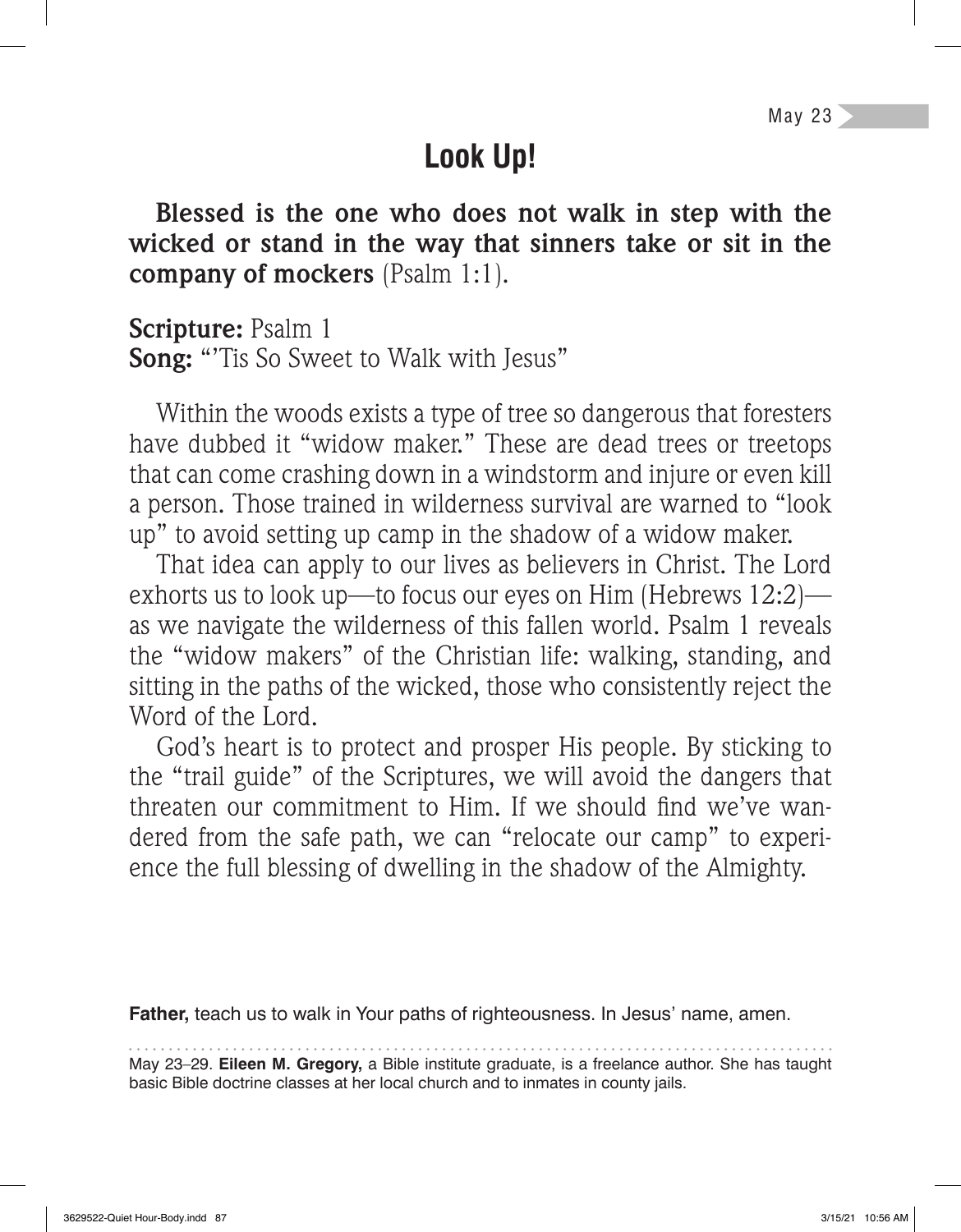## **Dead or Alive?**

**"I am the vine; you are the branches. If you remain in me and I in you, you will bear much fruit; apart from me you can do nothing"** (John 15:5).

**Scripture:** John 15:1-8 **Song:** "We've Found the Secret of Living"

The Bible study teacher entered the room and placed a pot of lush, red rhododendrons on a stool. Suddenly he raised a pair of scissors, snipped off a flower, and held it up before the class. "Is this flower alive?" he asked. "Yes," several students answered. "No," said another, at which the teacher smiled. Although the flower still had the appearance of being alive, the moment it was separated from its life source, it began the process of dying.

God likens the believer to a branch, capable of producing much fruit. But just like the rhododendron, we as spiritual branches can produce fruit only by remaining connected to the vine. God is the creator of life, and in Christ we are recipients of eternal life. But if we separate ourselves from abiding in Him, we sever our ability to effectively serve Him.

In the Garden of Eden, humanity was cut off from the "vine" of life with God. But through Jesus, the true vine, we are grafted back in. When we are unfruitful in Christ—whether from our sin or from our circumstances—we need only return to our fellowship with Him, to abiding in Him, for He alone gives us life and causes us to grow.

**Father,** thank You for giving us life and for the honor of serving You. Help us remain in You today. In Jesus' name, amen.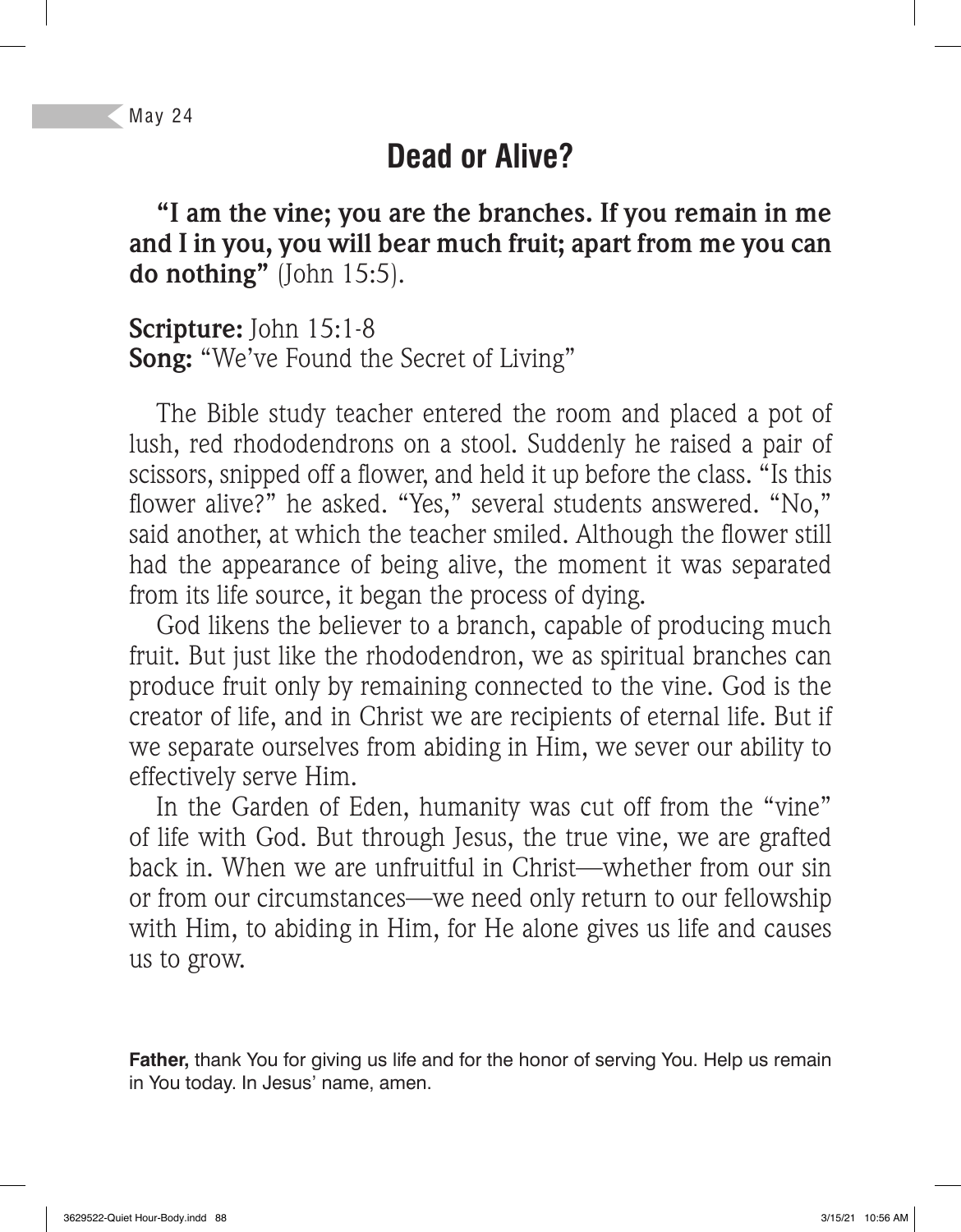### **Finding Purpose**

If you harbor bitter envy and selfish ambition in your **hearts, do not boast about it or deny the truth. Such "wisdom" does not come down from heaven but is earthly, unspiritual, demonic** (James 3:14-15).

**Scripture:** James 3:13-18 **Song:** "Wisdom Song"

It was 1974 when Charles Colson, a former Special Counsel to President Nixon, pleaded guilty to obstruction of justice for his involvement in the Watergate scandal. In the wake of his tragic downfall, Colson entrusted his life to Christ; and while serving a seven-month prison sentence, he felt burdened to minister to inmates. He later founded several powerful ministries that have touched millions of lives worldwide for the gospel.

As a free man, Colson was condemned for his crimes; as a condemned man, he found freedom in Christ. His life is a striking example of the exhortations of James: significance does not lie in worldly wisdom and selfish ambition. While these qualities may give the appearance of prosperity and strength, they lead to ruin. God has better things in mind for us! To know true significance, we must know Jesus Christ.

Status, wealth, and ambition all fade away, but eternal rewards await those who apply godly wisdom to their daily lives. The spiritual rewards of purity, peace, consideration, submission, mercy, sincerity, and love have no bounds. In Christ we can enjoy them now—and right on into eternity.

**Father,** we ask for Your wisdom that we may fulfill Your good and meaningful purposes for our lives. In Jesus name, amen.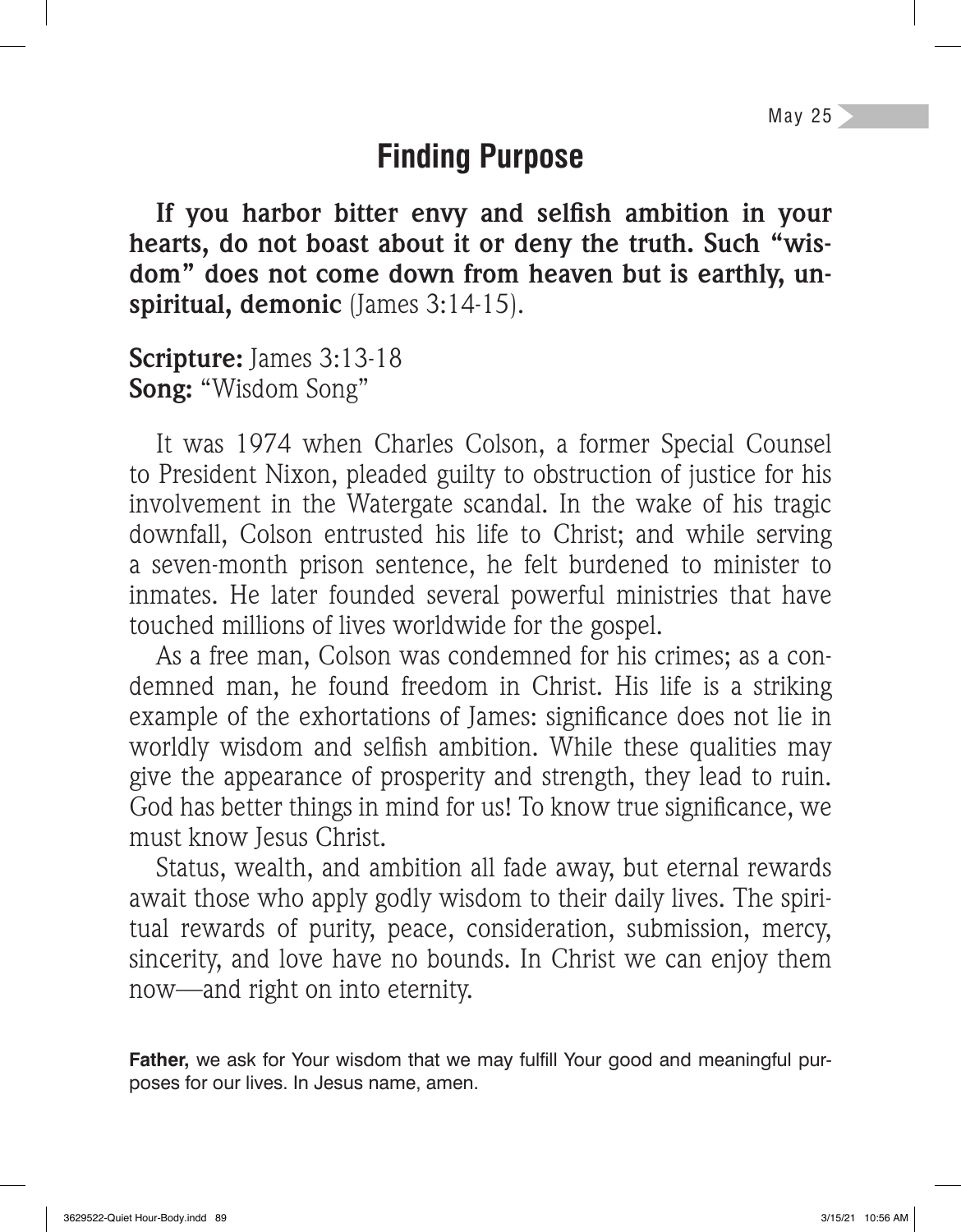# **The Measure of Peace**

**The fruit of that righteousness will be peace; its effect will be quietness and confidence forever** (Isaiah 32:17).

**Scripture:** Isaiah 32:9-20 **Song:** "One Day"

One morning while doing some research on the internet, I stumbled across an intriguing website that posted the "Global Peace Index"—a ranking of countries around the world according to their level of peacefulness. Produced annually, the list rates each country based on its crime levels, number of incarcerations, and cost of military conflicts.

Immediately the posting brought the words of Jesus to my mind: "Peace I leave with you; my peace I give you. I do not give to you as the world gives. Do not let your hearts be troubled and do not be afraid" (John 14:27). How different the world's idea of peace is from the peace of God! Peace is at the heart of the gospel because it is rooted in holiness. Where holiness is lacking, peace is lacking as well. But the Lord brings righteousness and peace to His followers in this life now . . . and in eternity when we will experience them fully.

Whenever we feel lost or unsettled in this world, when the dif ficulties of life make our hearts anxious, we can take courage. We are not alone. God grants us citizenship in a far greater place than this one—a place free of war and crime and incarcerations, a place characterized by quietness and confidence forever.

**Father,** thank You for the peace of knowing You. Help us fix our hearts and minds on the hope that is in Christ Jesus, who calms our troubled hearts. In Jesus' name, amen.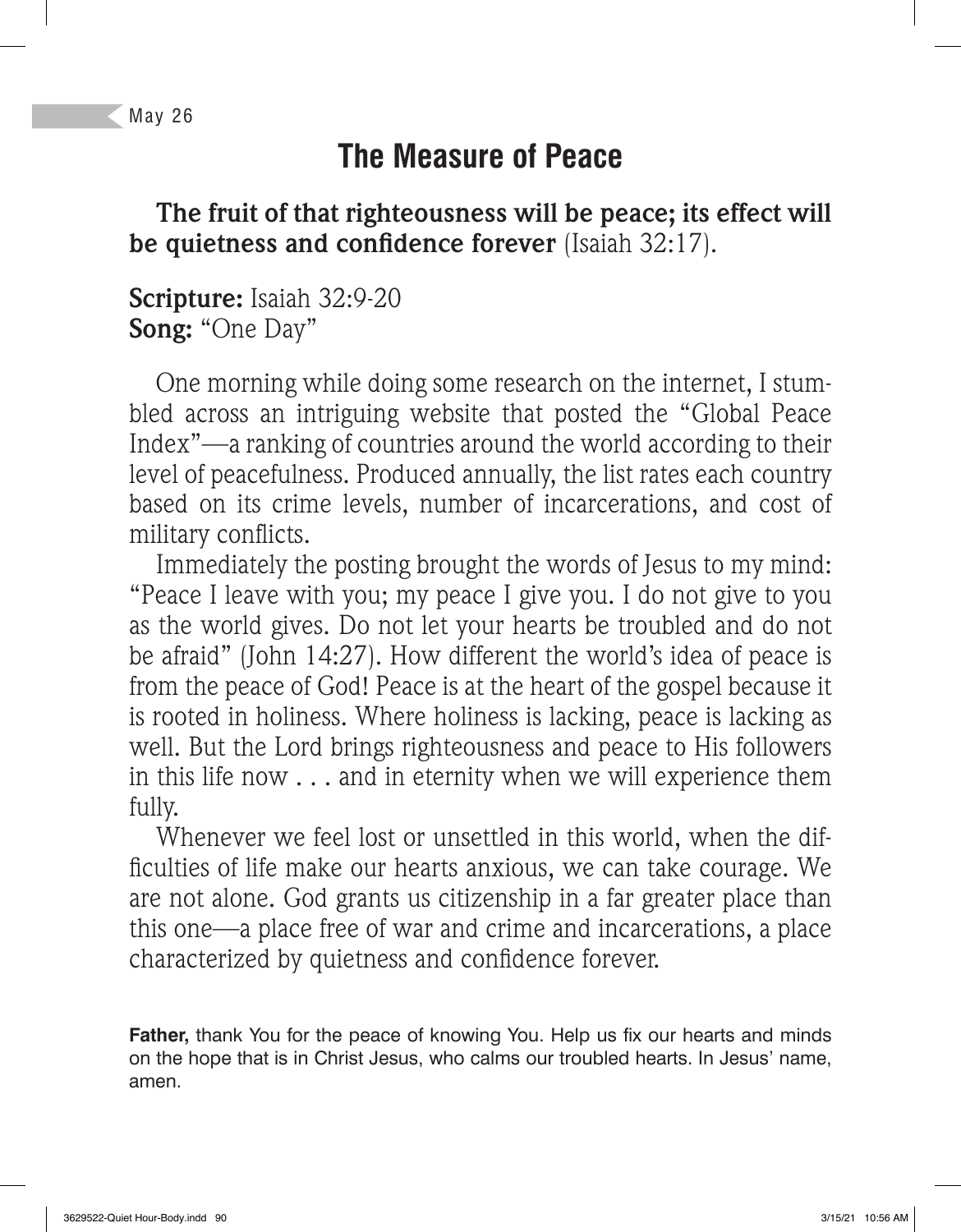### **Connection to God**

**"By their fruit you will recognize them"** (Matthew 7:20).

**Scripture:** Matthew 7:15-20 **Song:** "Bear Fruit"

Jeanne was baptized at age 60. Following her conversion, she expressed her longing to serve the Lord, but she felt too old and hindered by numerous medical problems. Nevertheless, God granted her desire when she received an invitation to join a prayer team. For years she lifted up countless requests to the Lord. In time she came to be seen as a mighty prayer warrior—one who offered petitions for friends and strangers alike everywhere she went. So many of her requests were answered that someone once commented that they thought she must have a special connection to God.

The gospel of Christ, in all its glorious power, changes our thoughts, desires, and actions. That's because Christianity, unlike shallow philosophy and false religion, brings us to truth—to the person of Jesus Christ. And the more we draw near to Him, the more His character will mark our lives in recognizable ways. No matter how late in life we come to Christ, He can redeem the barren places of our past and make us fruitful in His kingdom.

There may be times when we feel unusable or unfruitful in our service to God. No matter our circumstance, we can draw near to Him, trusting that He is conforming us to the likeness of His Son and developing godly fruit in us that will reveal the special connection we have to our heavenly Father.

**Father,** develop Christ's character in us, and enable us to bear fruit that will draw others to Your love. In Jesus name, amen.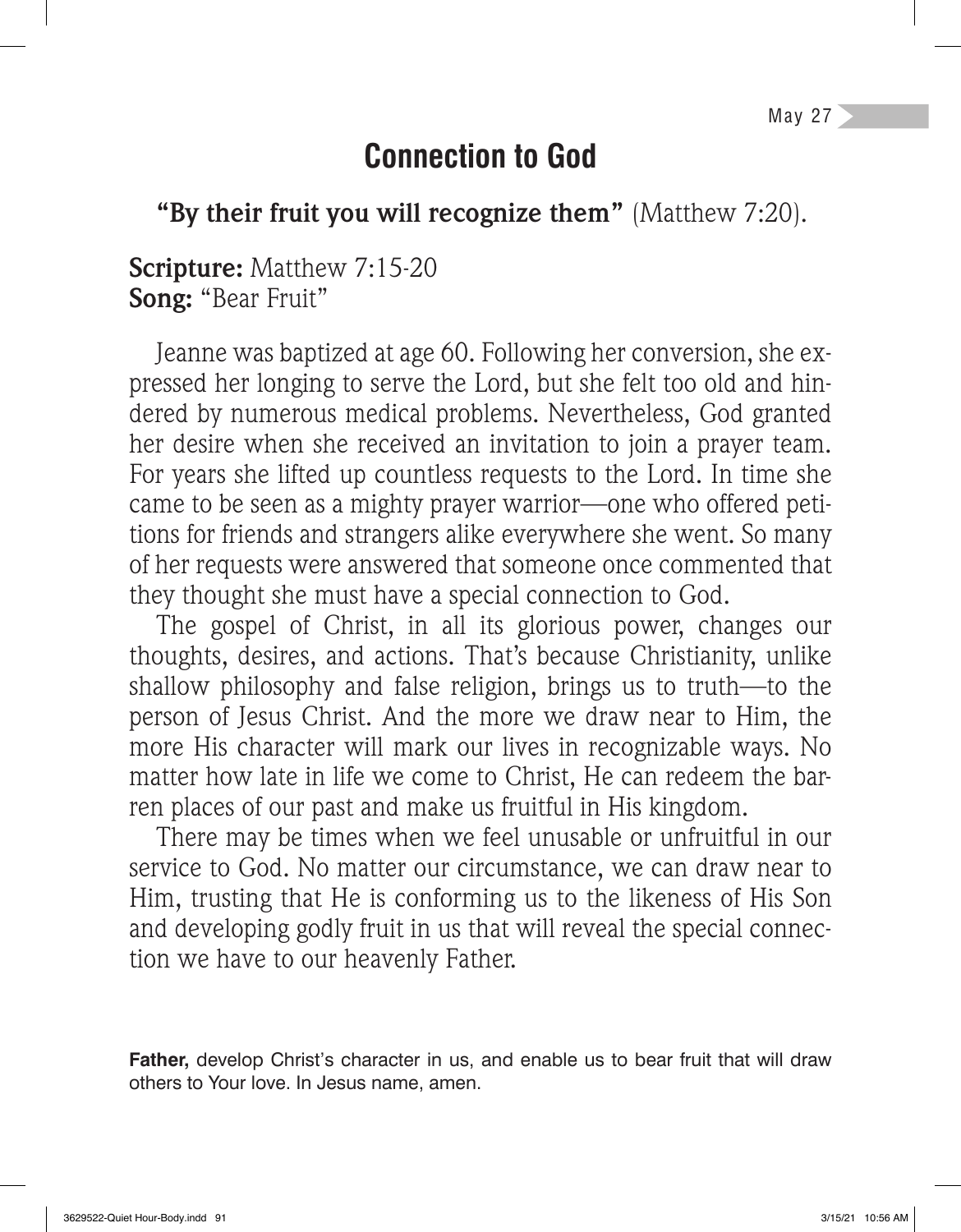#### **Drink and Live**

**The man brought me back to the entrance to the temple, and I saw water coming out from under the threshold of the temple toward the east** (Ezekiel 47:1).

**Scripture:** Ezekiel 47:1-7, 12 **Song:** "Come to the Water"

The number of pure water sources on earth is decreasing, scientists say. They tell us that only about 0.003 percent of the world's available water is unpolluted. In their quest for best water sources, researchers published results of a study in December 2015, revealing where the cleanest waters exist. The distinction belongs to Puerto Williams, located at the southernmost tip of Chile. Using instruments that could detect pollutants up to two parts per million, scientists tested water from several freshwater sources in the area. The Puerto Williams waters were deemed the purest on the planet.

Water, a common theme throughout the Bible, often represents the Holy Spirit and the cleansing of sin. Just as pure water is essential for physical life, so the "living water" of God's Spirit is vital to our spiritual life and growth (John 7:37-39). And while sources of pure water on earth may be diminishing, not so the waters of life that flow from God's holy presence! As the gospel is proclaimed, the waters of new and eternal life continue to reach ever further, and daily the Holy Spirit brings refreshing to all who are in Christ.

What does your soul thirst for? Drink freely and fully from the waters of God. Let His goodness quench your spiritual thirst.

**Father,** thank You for filling us with the pure and life-giving waters flowing from Your presence. In Jesus' name, amen.